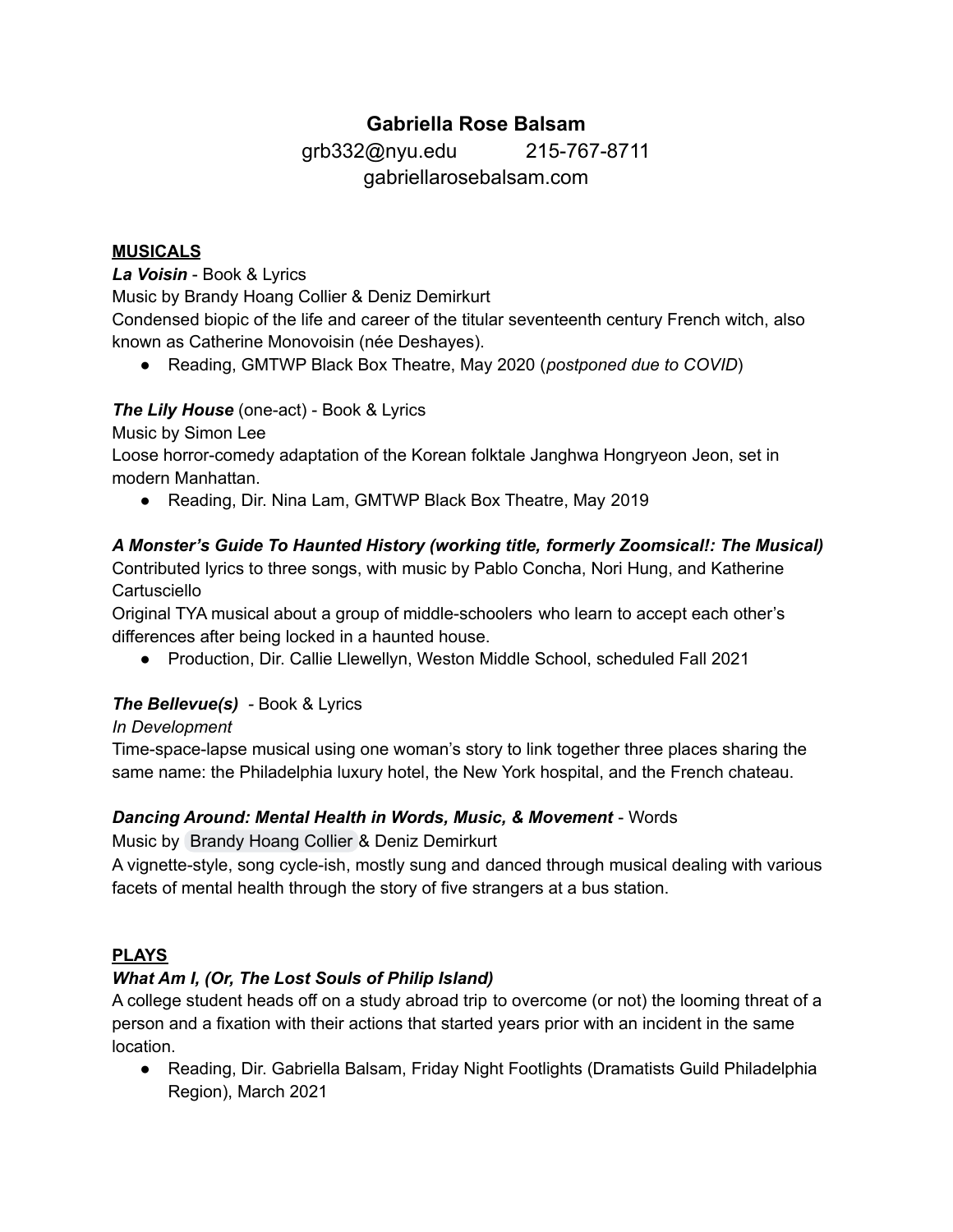### *Free*

Three estranged siblings attempt to reconnect and overcome the specter of addiction, in all its forms, be it glitz, glamour or grit.

#### *You Never Said Anything*

A brother and sister co-run a family restaurant, until the brother shows up with a surprise fiancée.

### **CONCERTS/CABARETS**

### **Tin Pan Alley 2 Concert Series: HoT! Festival Edition**

Dir. Durra Leung & Sam Rosenblatt, Dixon Place, July 2020

Featured artist in the latest edition of ongoing concert series celebrating the work of emerging musical theatre writers. Songs included "Thoughts on the Looming Apocalypse", "Everybody Says", and "Maybe I Can Believe".

### **DRAMATURGY**

### *You Can Still Call (one-act)*

Written by Lori Glazer, June 2020

A modern woman grapples with how the abortion debate has personally impacted her, as well as her family and friends.

#### **Contributor, New Play Exchange (NPX)**

Curator of recommended scripts, including #actuallyautistic (featured 12/08/2020 - 12/22/2020) and others currently in the works.

#### **ADDITIONAL WRITING**

#### **Contributor, 10glo, December 2020 - Present**

Articles and interviews focused on topics and themes relevant to emerging musical theatre writers, performers, and producers. The inaugural piece, a tie-in with the #WomenWhoWrite initiative, debuted in early 2021.

### **Sappho Project - "You Do Deserve to Have It All",** April 2021

An article/examination of the "perspectives on intersexuality and gatekeeping that you can't unsee."

#### **EDUCATION**

*New York University, Tisch School of the Arts* MFA, Musical Theater Writing/Wordsperson May 2020

*Temple University, Klein School of Media and Communication*

BA, Advertising/ Concentration in Copywriting May 2017